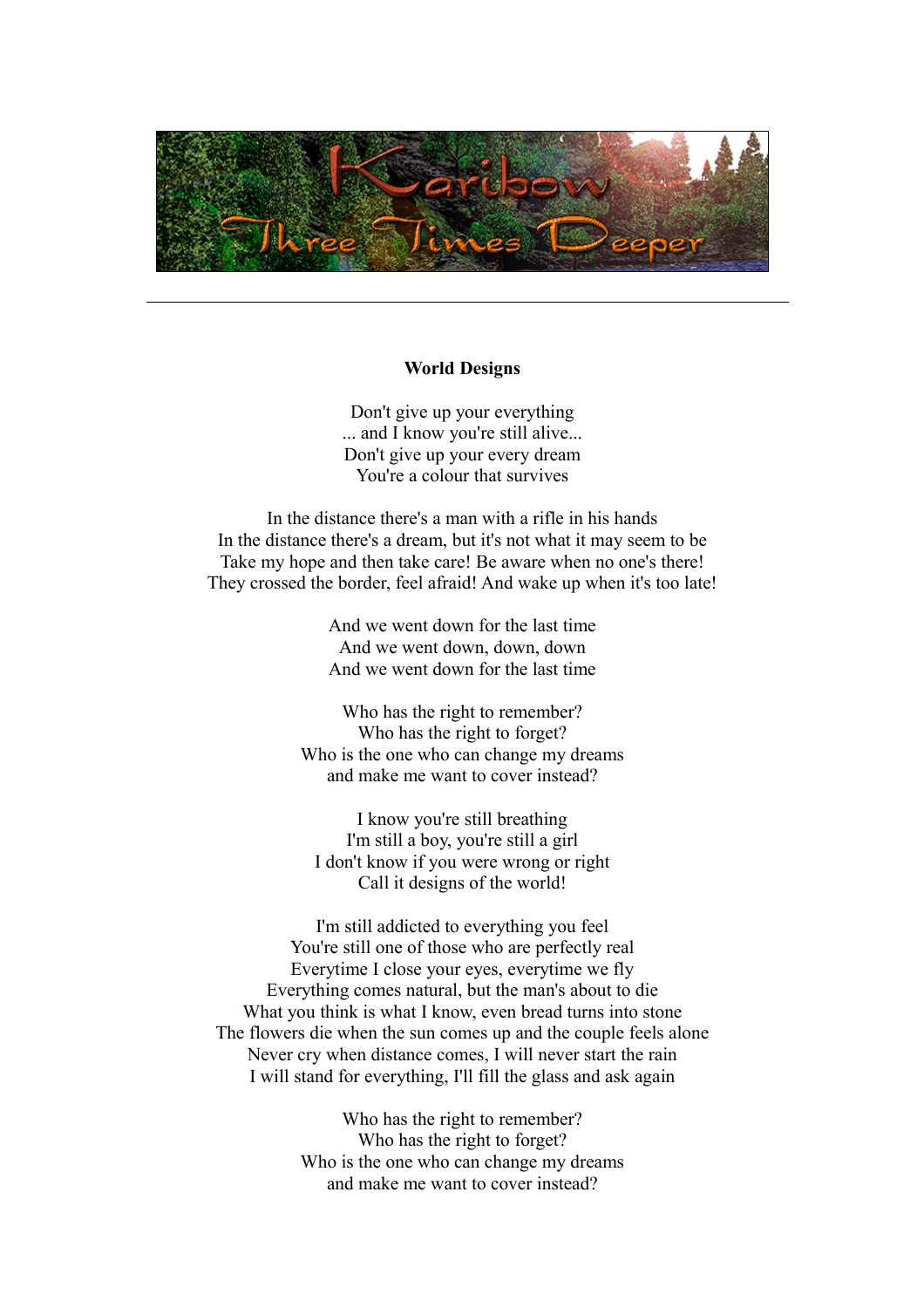And we're still the ones, still the ones! And we're still the same! Don't you ever, don't you ever, don't you forget what you said! Don't you forget what you said to me!

Will you take away my symbols, throw them all away? Will you feel me three times deeper, three times down today?

> I know you're still breathing I'm still a boy, you're still a girl I don't know if you were wrong or right Call it designs of the world!  $(2x)$

I know you're still breathing I'm still a boy you're still a girl I don't care if you are black or white Those are designs of the world!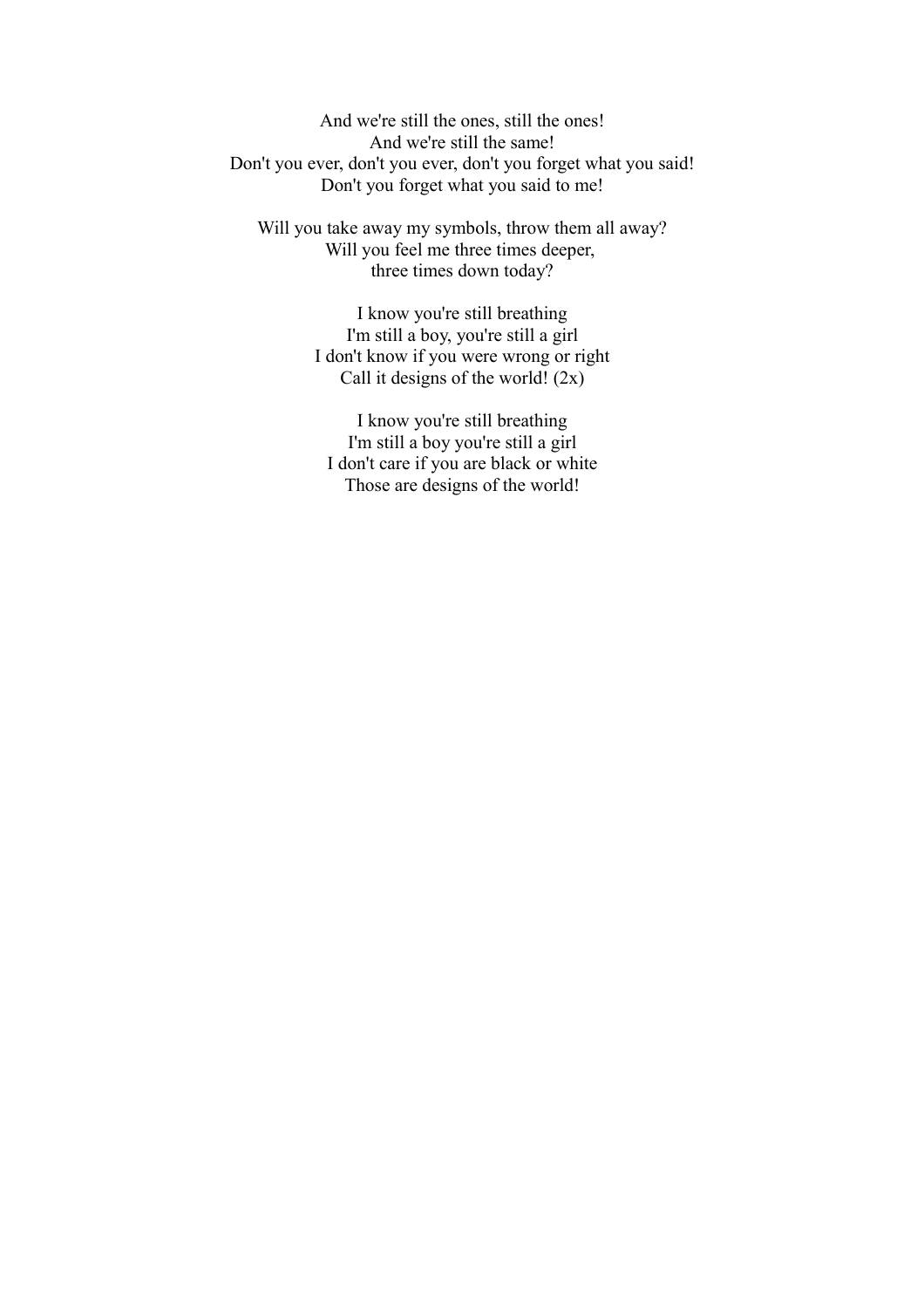# **Echoes**

## **i. Ache**

What have you become? What can I do? Can we reach out for our selves? What has to be done? Who is right now? Will the walls of time break down?

Tell me, what's the ritual? Tell me, why does it rain? Show me how to use freedom, standing in the open again

Never call my name! Never watch the blind! Never listen to the deaf! Leave the lame behind! Never wanted anybody, no passion - no mistakes! Never giving any answers, never needing any breaks.

Everyone is everybody's foe. Freedom is just some kind of superficial entertainment. Flowers are made to be ridiculous. Soil is food for the homeless. Thank you very much, and don't you ever forget: Causing echoes is against the law! Causing echoes..., causing echoes...

> It's a beginning, not the end! It's the dawn, it's not the dusk or the future I pretend! Oh, could you ever watch me cry? Look for shadows in the night as my life is passing by.

When I fall from grace, when my shadows fade when I lose my will, it could be too late. You can help me now, you could wear my crown. You could take my heart away.

Will you keep standing in my way again? Will you watch me starting over again this time? Will you let me feel like a ship that is coming in?

### **ii. The Code**

Tomorrow's just another day, tomorrow will be right. Today it's just a game we play, tomorrow's out of sight. Yesterday is all we have, a jester's day for sure! Let's go on for another life, a slow and careless cure. A clock is ticking in my head, this timebomb won't explode! Another time, another place, and no one knows its code. And me I say "Enough for now! Calm this thing inside my head!"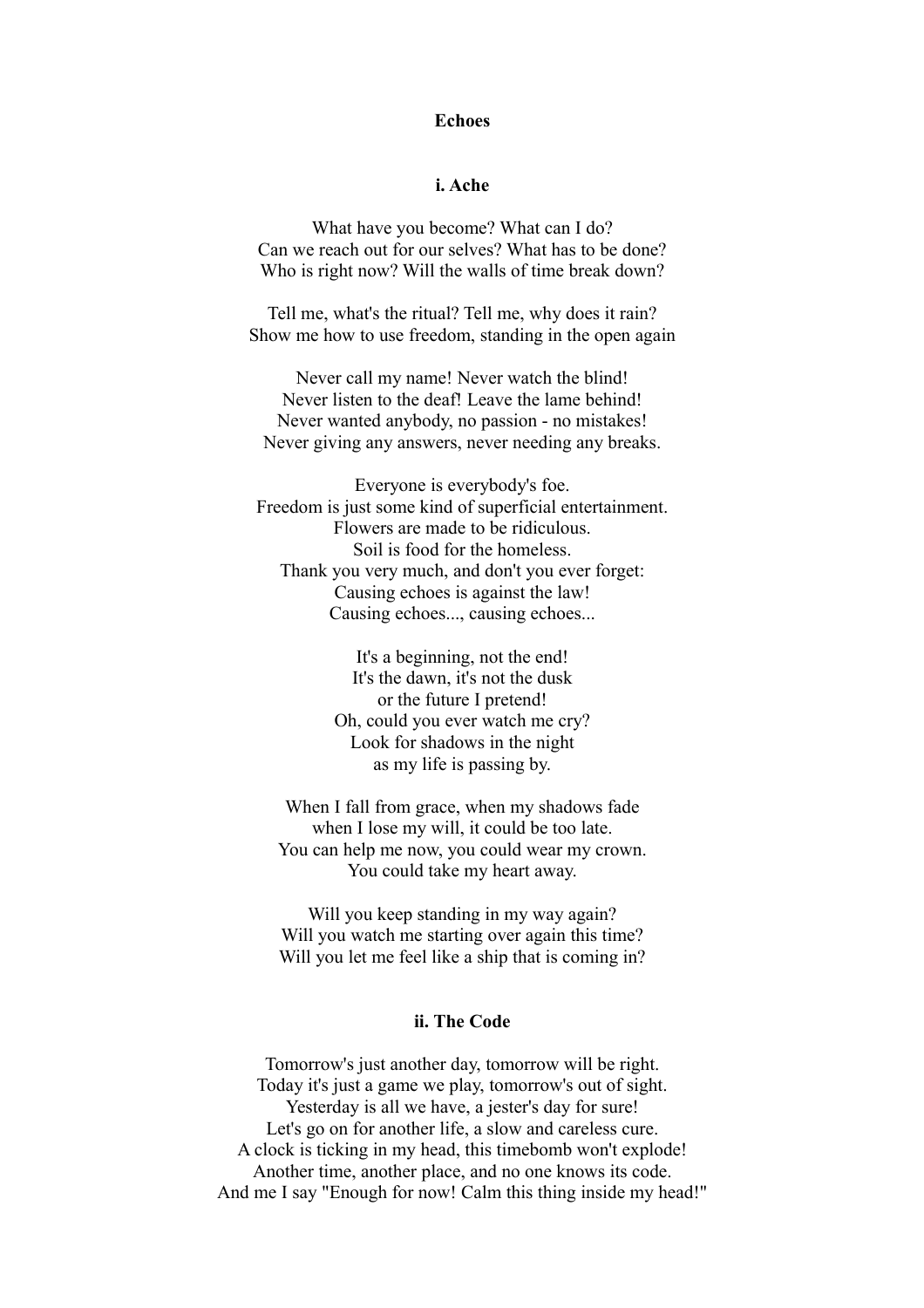It's time for me to end the show and lock it up instead!

Never call my name! Never watch the blind! Never listen to the deaf! Leave the lame behind! Never wanted anybody, no passion no mistakes! Never giving any answers, never needing any breaks.

Tell me 'bout the ritual! Tell me 'bout the rain! Help me use my freedom, standing here again

Take my hand and lead me straight out of the night! Read my books and need me! Hold me close and tight!

Hearts can turn back time if you let them turn around Mission in my mind, I'm afraid of running dry Will you send me to a distant land? Would you kill me using different hands?

Can you hear it? Can you hear it? Can you hear it coming, coming? Can you hear it? Can you hear them? Can you hear it coming, coming? Can you hear it? Can you hear it? Can you hear it coming, coming? Can you hear it? Can you hear it? Can you hear it coming, coming? Can you hear it? Can you hear them? Can you hear it coming, coming? Can you hear it? Can you hear it? Can you hear it coming, coming?

In the morning, in the evening, in the daytime and in the night. In the morning, in the evening, in the daytime and in the night.

## **iii. Ode**

I wonder where I am, I wonder where I stand I wonder how my life could take this, I guess they were just wrong

> And I ask myself how the world can stay alive And I wonder when, and I wonder why will the water rise and the rivers run dry? Will the sunbeams fade and the echoes sigh?

When you listen to the distance Thinking everything's alright Never ask yourself a question Playin' the candle in the night You should turn around and listen and watch the things you have done! Watch the world you raped and burned Pray you'll never hear an echo return! Never let the echo return! Never let the echo be heard! Never let the echo return! Never let the echo return!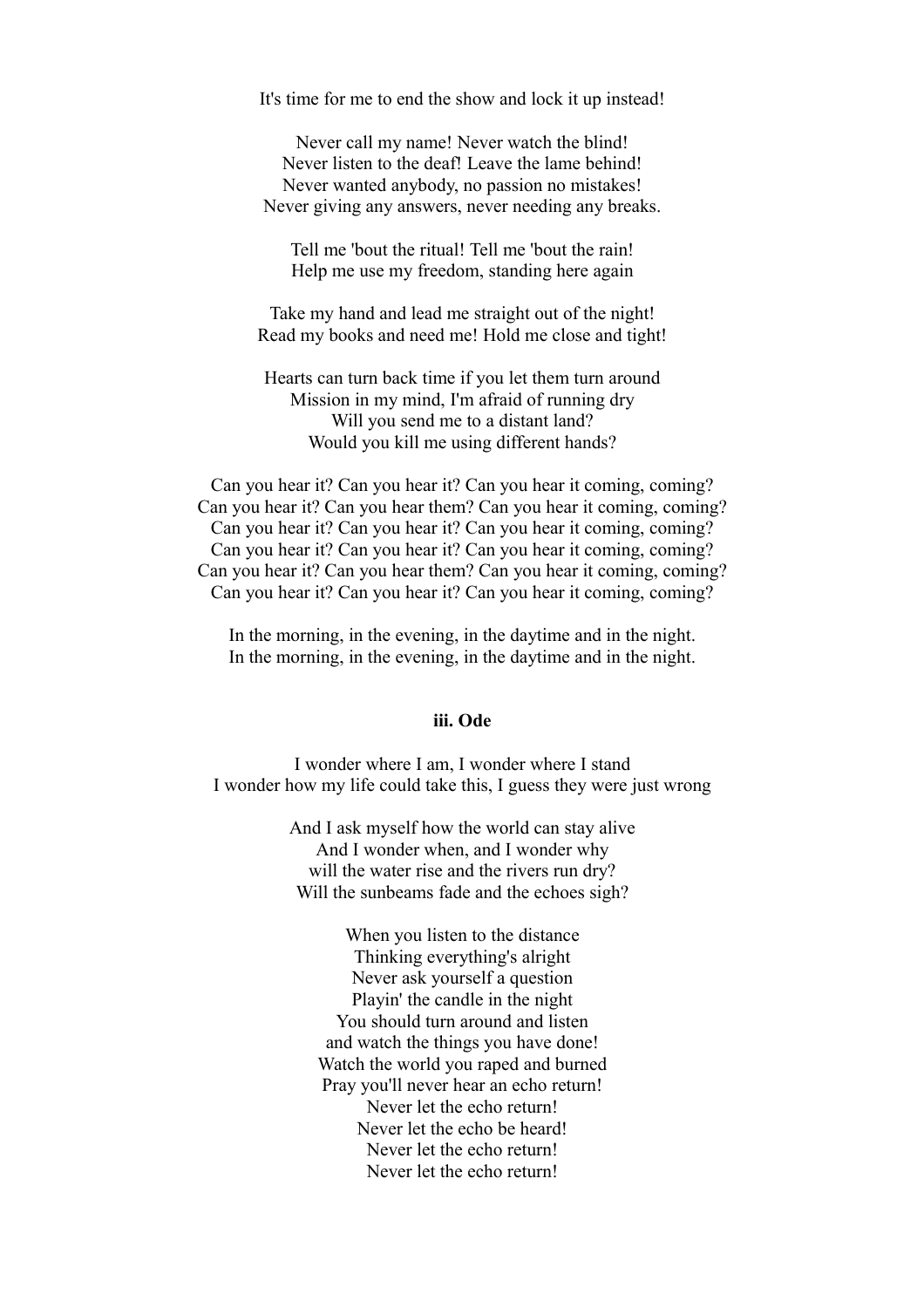#### **The Lame And The Flyer**

Some poeple said I walked away, Covering my tracks, leave the ones who felt betrayed My wings are beating, time will tell, high up in the sky, close to heaven, close to hell

I felt the winds, I saw the Earth getting up, falling down, I went through death and birth My wish is something they won't understand Come with me now, come and take my hand!

He said: Oh, can you taste what I'm feeling? You know there's nothing to lose Oh, can you hear what I'm thinking? You know, you can't refuse!

Let me tell you the story of the lame and the flyer! When you're walking the doorways of someone else's belief Can you hear the laughter of your only desire? Will you leave it all behind? Will you destroy what you find?

> The flyer said: "Just come with me, no bird can do it better, It feels good here, you will see!"

You said: "This guy's gone crazy! He's driving me nuts all the time! There's nothing left for me. There's nothing left for me."

And the lame said: "Would you really really go?" I said, I would, but in the end you never know I wouldn't care too much about things people said The lame one turned away, the flyer dropped down dead

> Oh, can you taste what I'm feeling? You know there's nothing to lose Oh, can you hear what I'm thinking? You know, you can't refuse!

Let me tell you the story of the lame and the flyer! When you're walking the doorways of someone else's belief Can you hear the laughter of your only desire?